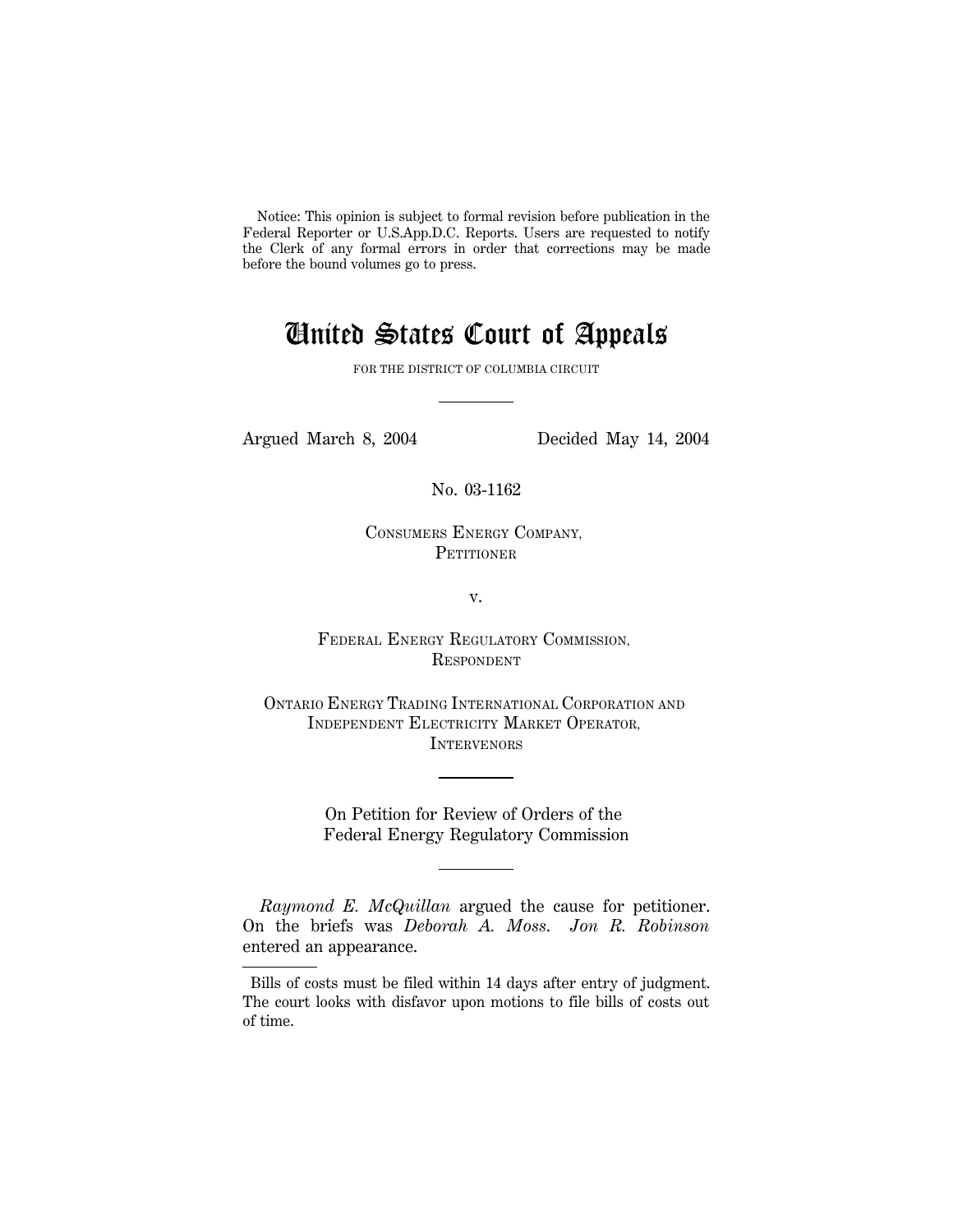*Lona T. Perry*, Attorney, Federal Energy Regulatory Commission, argued the cause for respondent. With her on the brief were *Cynthia A. Marlette*, General Counsel, and *Dennis Lane*, Solicitor.

*Matthew W.S. Estes* was on the brief for intervenors. *Howard E. Shapiro* and *John J. Buchovecky* entered appearances.

Before: GINSBURG, *Chief Judge*, and RANDOLPH and ROBERTS, *Circuit Judges*.

Opinion for the Court filed by *Circuit Judge* ROBERTS.

ROBERTS, *Circuit Judge*: It was a close thing, but Benedict Arnold's bold plan to capture Canada for the Revolution fell short at the Battle of Quebec in early 1776. As a result, the Federal Energy Regulatory Commission must now decide when affiliates of Canadian utilities — utilities not subject to FERC jurisdiction — may sell power at market-based rates in the United States. In a purely domestic case, FERC requires an applicant for market-based rates to show that it and its affiliates do not have or have adequately mitigated market power in generation and transmission, and cannot erect other barriers to entry. An applicant with a transmission-owning affiliate must show that the affiliate has filed an open access, non-discriminatory tariff for transmission service. *See Progress Power Marketing, Inc.*, 76 FERC ¶ 61,- 155, at 61,919 (1996).

FERC does not presume to tell foreign transmissionowning utilities what tariffs they must file. If a marketing affiliate of such a utility wants to sell power at market-based rates in the United States, however, the utility must offer transmission service *comparable* to that required of a utility in the United States. Just as a domestic transmission-owning utility must allow competitors of its marketing affiliate to use its transmission services on a non-discriminatory basis to compete with the marketing affiliate, so too a foreign transmission-owning utility must allow companies that would compete with its marketing affiliate to use its transmission services to reach the United States market and compete on a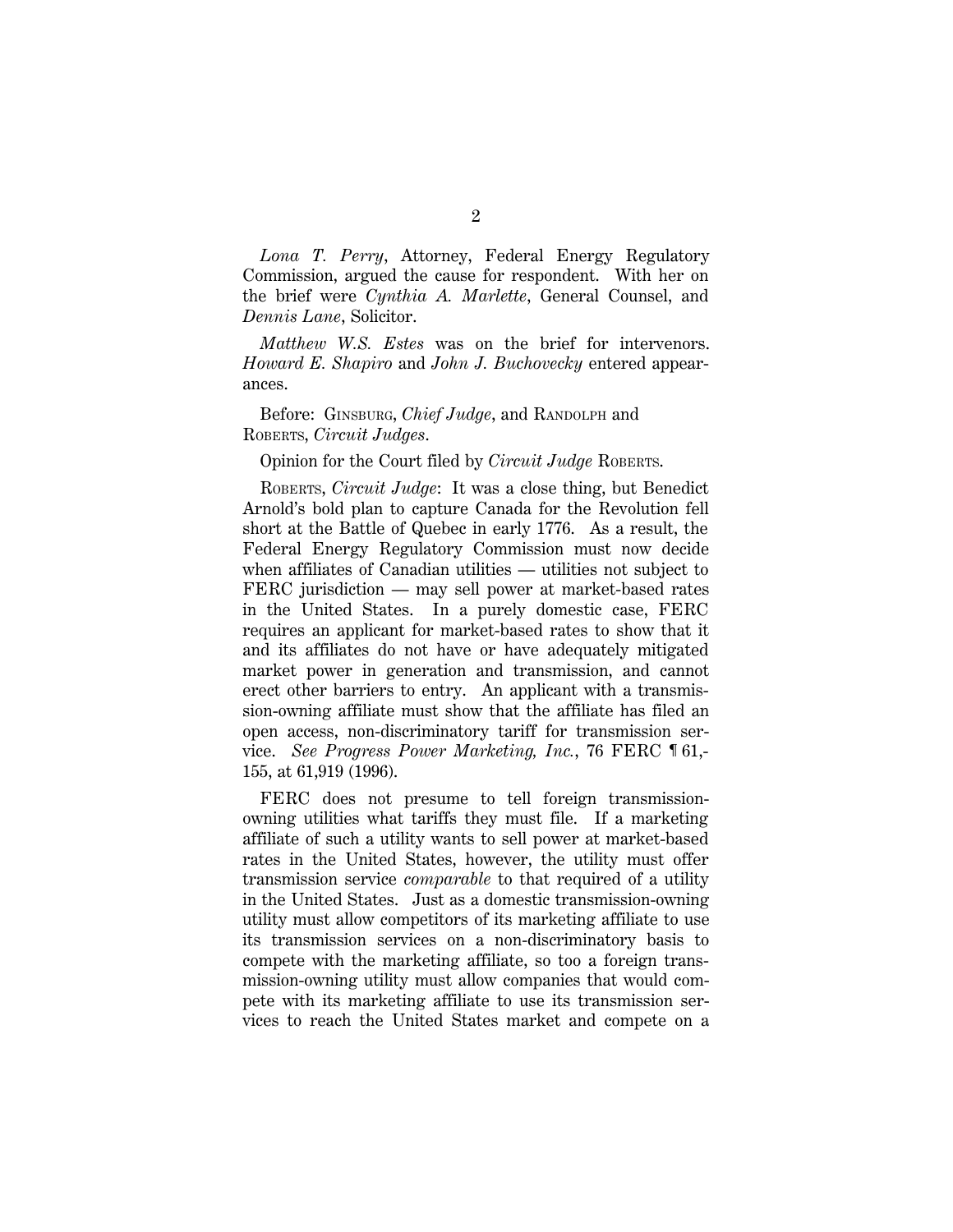level playing field with its marketing affiliate. *See Energy Alliance P'ship*, 73 FERC ¶ 61,019, at 61,030–31 (1995).

In this case, Ontario Energy Trading International Corporation (Ontario Energy) sought authority to sell power in the United States at market-based rates pursuant to Section 205 of the Federal Power Act, 16 U.S.C. § 824d. Ontario Energy's application was opposed by Consumers Energy Company (Consumers), a public utility providing service in Michigan and potentially facing competition from Ontario Energy across the border. Consumers argued that the Ontario Independent Electricity Market Operator (IMO) was an affiliate of Ontario Energy and did not offer open access, nondiscriminatory transmission service comparable to that required of power companies in the United States. Specifically, Consumers complained that the IMO did not offer transmission service from point A to point B at all, as a United States utility would, but instead required companies seeking such service to sell power into the system at point A and buy it back out at point B. FERC nonetheless found the IMO service comparable to that required of companies in the United States, and granted Ontario Energy the requested authority to sell power at market-based rates. *See Ontario Energy Trading Int'l Corp.*, 99 FERC ¶ 61,039 (*Initial Order*), *on reh'g*, 100 FERC ¶ 61,345 (2002) (*September 2002 Order*), *on reh'g*, 103 FERC ¶ 61,044 (2003) (*April 2003 Order*). Finding that substantial evidence supports the Commission's decision and that the decision is otherwise reasonable, we deny Consumers' petition for review.

## **I. Background**

In its landmark Order No. 888, FERC required public utilities subject to its jurisdiction that own, control, or operate transmission facilities to guarantee non-discriminatory transmission service to all market participants. *See Promoting Wholesale Competition Through Open Access Non-Discriminatory Transmission Services by Public Utilities; Recovery of Stranded Costs by Public Utilities and Transmitting Utilities*, FERC Stats. & Regs. ¶ 31,036, at 31,635–36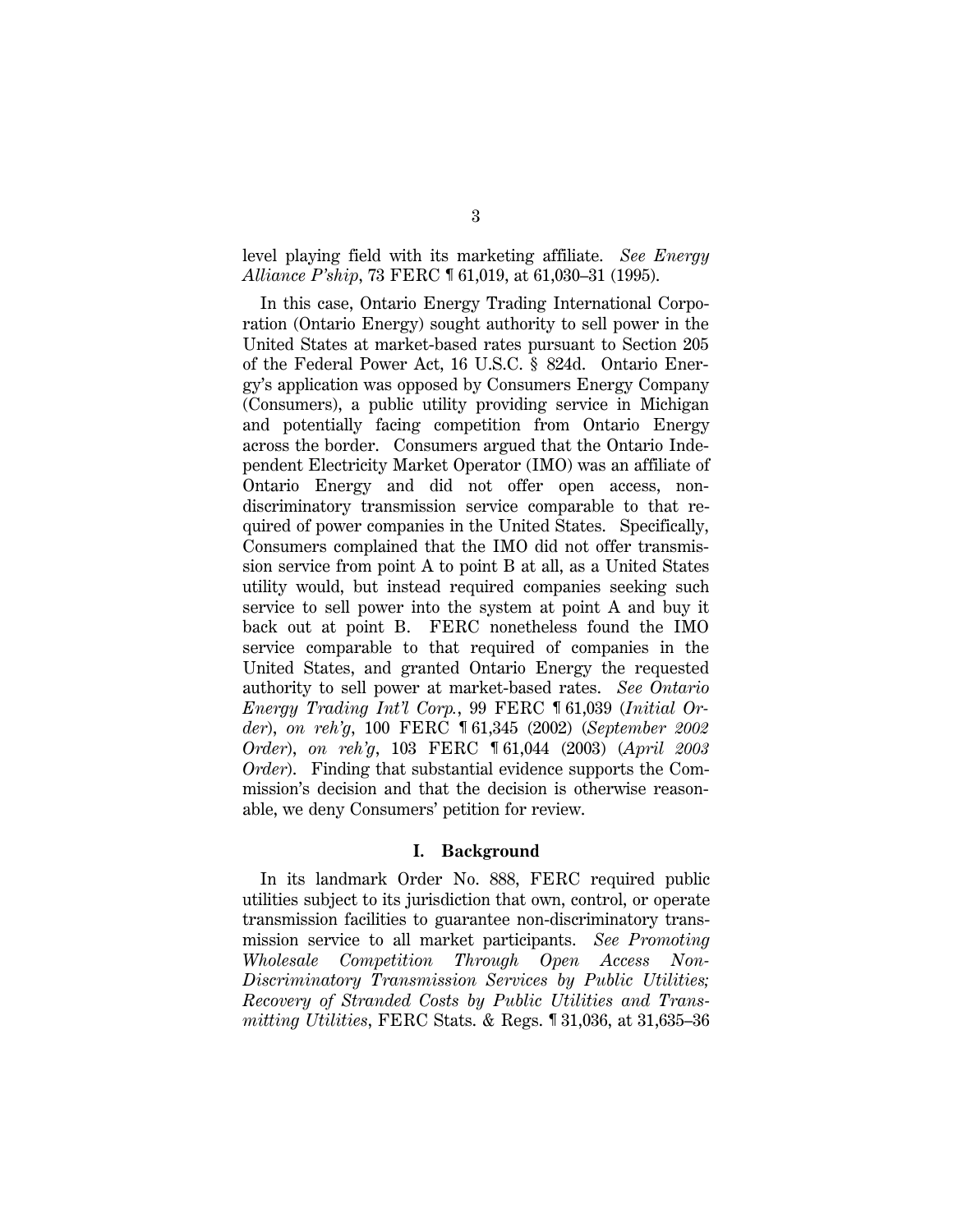(1996) (Order No. 888). To ensure non-discriminatory service, the Commission required public utilities (1) to functionally unbundle wholesale power services — separating generation, transmission, and ancillary services, *id.* at 31,654, and (2) to file open access, non-discriminatory transmission tariffs, *id.* at 31,635. *See generally New York v. FERC*, 535 U.S. 1, 11 (2002).

Foreign market participants may also obtain transmission service through a public utility's open access tariff. *Id.* at 31,689. Participants with foreign affiliates that own or control transmission facilities, however, may obtain open access transmission only if those affiliates comply with tariff reciprocity requirements. *Promoting Wholesale Competition Through Open Access Non-Discriminatory Transmission Services by Public Utilities; Recovery of Stranded Costs by Public Utilities and Transmitting Utilities*, Order No. 888-A, FERC Stats. & Regs. ¶ 31,048, at 30,290 (1997) (Order No. 888-A). Those reciprocity requirements mandate that the foreign transmission-owning affiliate also provide open access, non-discriminatory transmission service in the same manner as a public utility in the United States. *Id.*

## **A. Restructuring the Ontario Energy Market**

In 1997, Ontario Hydro, a government-owned utility servicing the Province of Ontario, sought a stay of Order No. 888's reciprocity requirement. *See Promoting Wholesale Competition Through Open Access Non-discriminatory Transmission Services by Public Utilities; Recovery of Stranded Costs by Public Utilities and Transmitting Utilities*, 79 FERC ¶ 61,182 (1997). The utility claimed that it would be irreparably harmed by the requirement because it could not allow open access into Ontario without the approval of the Provincial Government of Ontario. *Id.* at 61,866. The Commission rejected the stay, *Promoting Wholesale Competition Through Open Access Non-discriminatory Transmission Services by Public Utilities; Recovery of Stranded Costs by Public Utilities and Transmitting Utilities*, 79 FERC ¶ 61,367 (1997), and the Province of Ontario elected to restructure its electric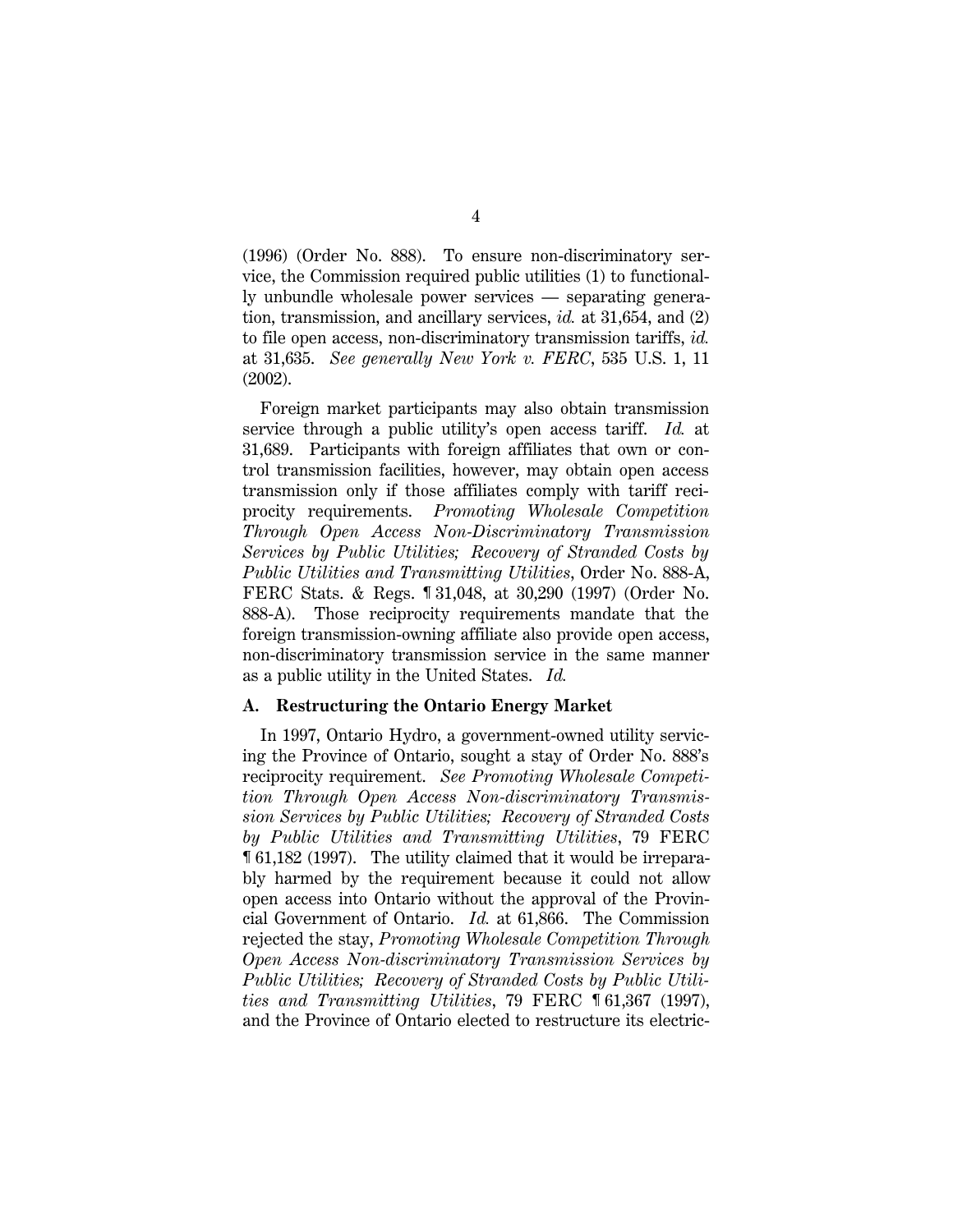ity market in order to secure access to that of the United States.

At that time, the provincial energy market was dominated by Ontario Hydro, a vertically integrated utility. Ontario Hydro generated most of the Province's power, owned and operated the bulk electricity transmission system, owned and operated much of the distribution system, sold power at wholesale rates to municipal utilities in urban areas, regulated those municipalities' retail rates, and sold electricity directly to retail customers in rural and suburban areas. *See Initial Order*, 99 FERC at 61,145.

To establish a competitive market, the Ontario Energy Competition Act of 1998 unbundled the functions of power generation, power transmission, and control of the bulk power system. The Act separated those functions and transferred them to three new entities: (1) Ontario Power Generation, Inc. (OPG) owns and operates power generation facilities; (2) Hydro One, Inc. owns and operates the transmission system and portions of the distribution system; and (3) the IMO operates the bulk power system and the wholesale electricity market. Application of Ontario Energy Trading Int'l For Order Approving Market-Based Tariff, at 3–4 (Ontario Energy Application). The Provincial Government holds all the shares of both OPG and Hydro One, appointing the directors of both. *September 2002 Order*, 100 FERC at 62,580. Ontario Energy — an electric power marketing company that buys and sells electricity, but itself owns no power generation or transmission assets — is a wholly-owned subsidiary of OPG. The Provincial Government also appoints the directors of the IMO, a not-for-profit transmission and market operator. Those directors may be removed only for cause. *Id.* at 62,581.

The IMO assumed operational control of Hydro One's transmission assets, and became responsible for establishing and operating a provincial electricity market. *See* Ontario Energy Application at 7–9. The Act required the IMO to develop rules to open the market to competition on an open access, non-discriminatory basis. *Id.* at 9. The IMO com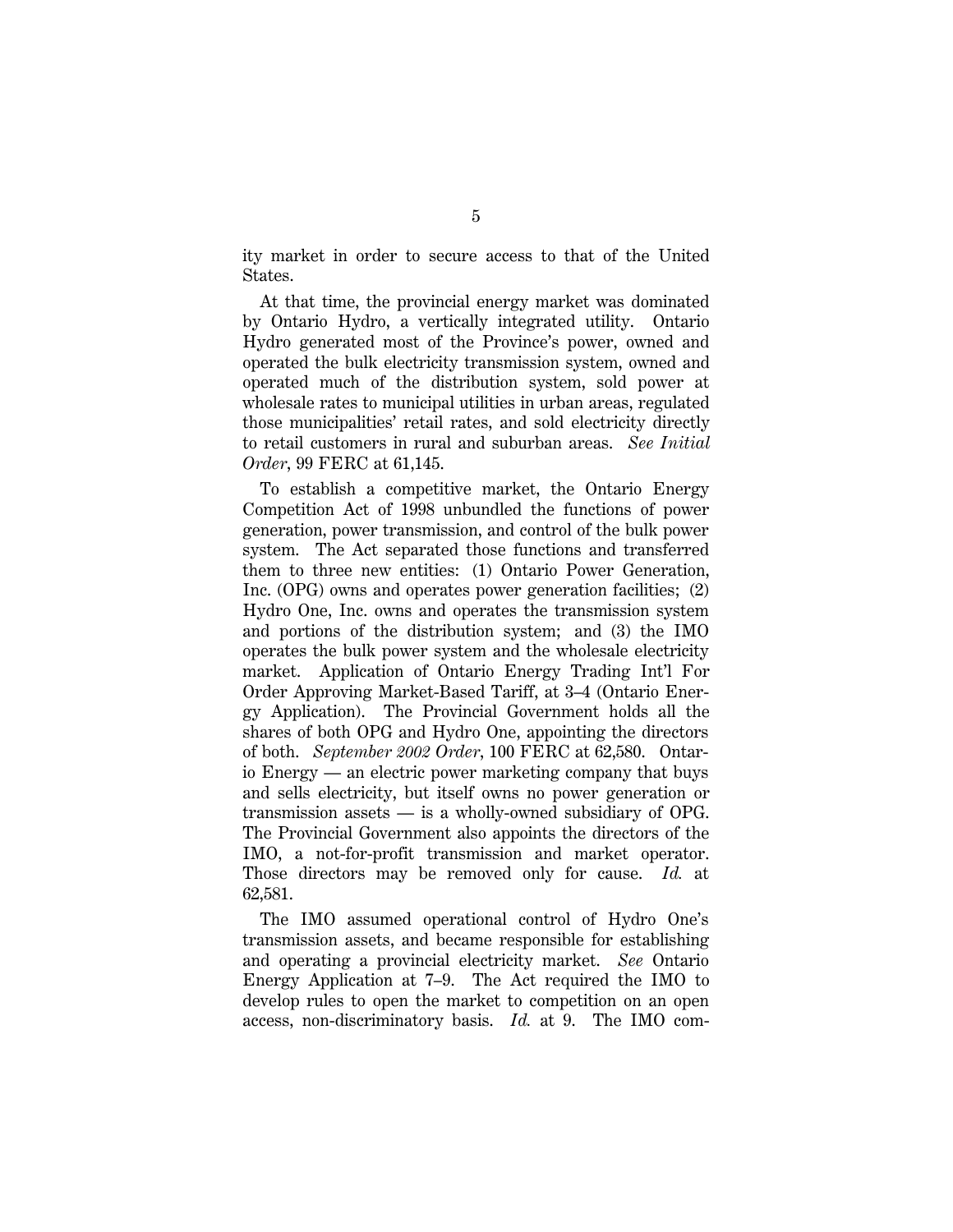plied, promulgating rules that created a bid-based electricity market in which the cost of electricity is set by market participants bidding to buy or offering to sell electricity. *Id.* Much like a stock exchange, the IMO administers the market, and is neither a buyer nor seller of electricity except when required under emergency conditions to maintain system reliability. *See* IMO Market Rules, Chapter 1, § 5.3.

The bid-based market administered by the IMO packages power and transmission together as a single product. *See* Brief of Ontario Energy Trading Int'l Corp., Docket No. ER02-1021-000 (July 31, 2002), at 10–12 (Ontario Energy FERC Br.). In the United States, most regional transmission organizations (RTOs) and independent system operators (ISOs) treat power and transmission as two different products. Indeed, Order No. 888 requires RTOs and ISOs to allow market participants to reserve transmission capacity on their systems in advance of power purchases. *See* Order No. 888 at 31,938–39. In the United States, a power marketer can purchase the right to transmit power from point A to point B at a set time for a set price, apart from the purchase of power itself. Not so in Ontario. Entities wishing to transmit electricity through and out of Ontario, from point A to point B, must sell power into the IMO market at point A to enter the transmission system, and then buy power from the market at point B to exit the system. Because this distinction is central to the comparability dispute before us, a more detailed examination of the IMO market is in order.

## **B. The IMO Energy Market**

The IMO operates a real-time electricity market, establishing a uniform market-clearing price for all electricity bought or sold within Ontario. That uniform price is calculated based upon three factors: (1) the market price — matching bids and offers; (2) the uniform uplift charge; and (3) transmission service charges. *See* Ontario Energy FERC Br. at 10–12. The uniform uplift charge allocates the costs of internal congestion management across the market. *See id.*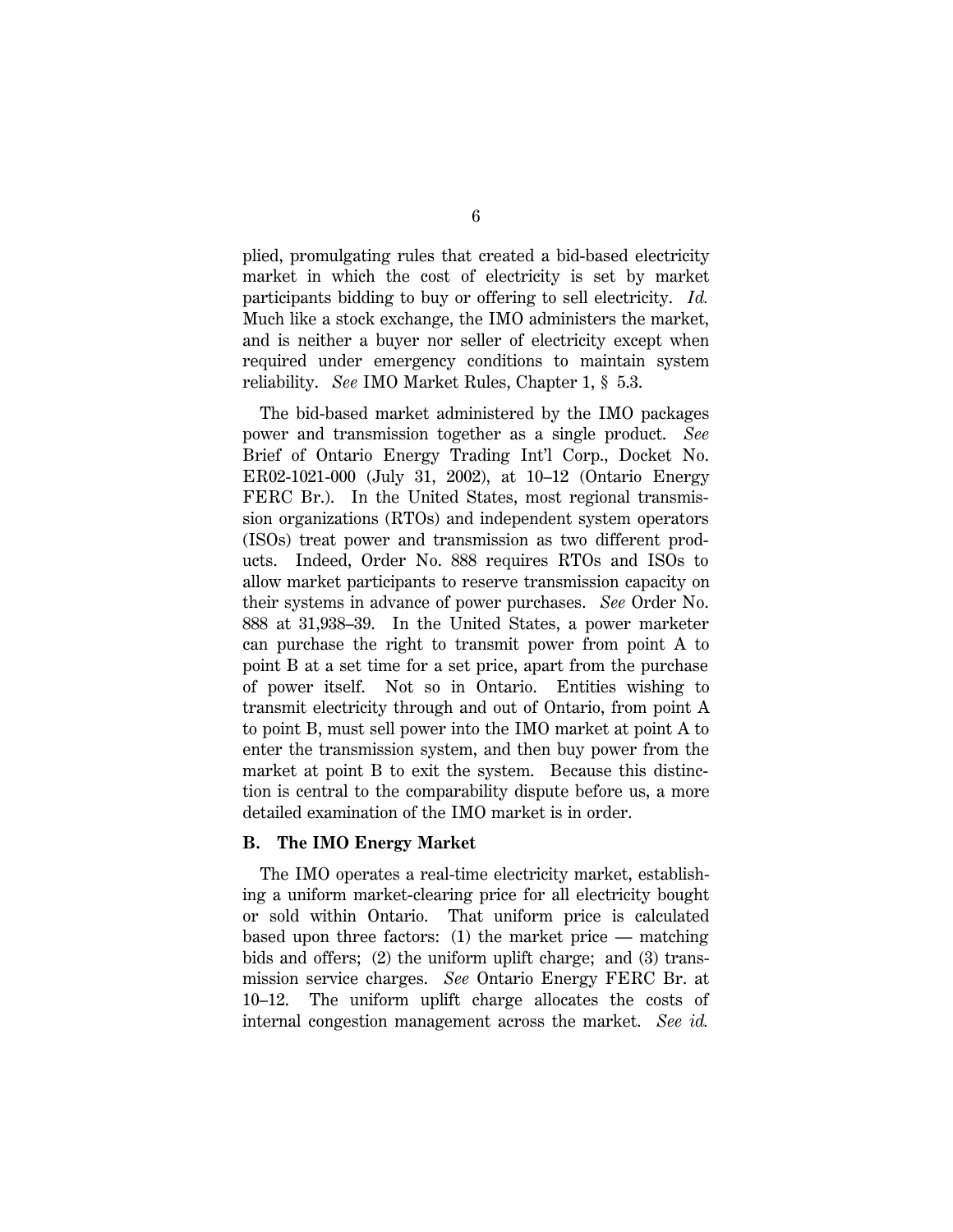at  $11-12$ .<sup>1</sup> Transmission service charges recoup the costs of operating the transmission system, and are regulated. Under this system, purchases and sales can be made at any location on the IMO system at the uniform market-clearing price without regard to internal transmission limitations.

The IMO market uses the same system to facilitate imports into and exports out of Ontario. The Ontario transmission system is connected to adjacent regions' transmission systems through external interfaces called interties. Market participants import power into the Ontario transmission system by selling electricity into the IMO market at one of the interties, while those wishing to export power out of the Province do so by purchasing electricity at an intertie adjacent to the desired destination. *Id.* at 12. Congestion may occur at an intertie when the imports offered or exports sought exceed the transfer capability at that intertie. Unlike the situation with respect to the internal congestion control system, the IMO controls congestion at the interties through a market-based approach.2 At each intertie, the IMO establishes an intertie zone price (IZP) set at the level at which supply meets

2 The internal congestion approach of scheduling power dispatches from generation facilities, *see* note 1 *supra*, is not viable because the IMO cannot require generation facilities outside Ontario to comply with dispatch schedules. Ontario Energy FERC Br. at 12.

<sup>1</sup> Even though transmission service is packaged with the purchase of electricity, the market price takes into account only the demand for electricity, not the demand for transmission. The market price, in effect, assumes that the transaction costs of transmission demand are zero so that purchased electricity can be transmitted immediately to meet real-time demand — a process termed the ''unconstrained dispatch solution.'' The IMO market actually uses a ''constrained dispatch solution,'' which allows some units to transmit immediately while delaying others until transmission capacity is available. That process generates costs to reimburse the delayed units for any difference in price between the transaction price and the actual price at the later time of transmission. Those reimbursements are the cost of internal congestion management, recouped through the uniform uplift charge.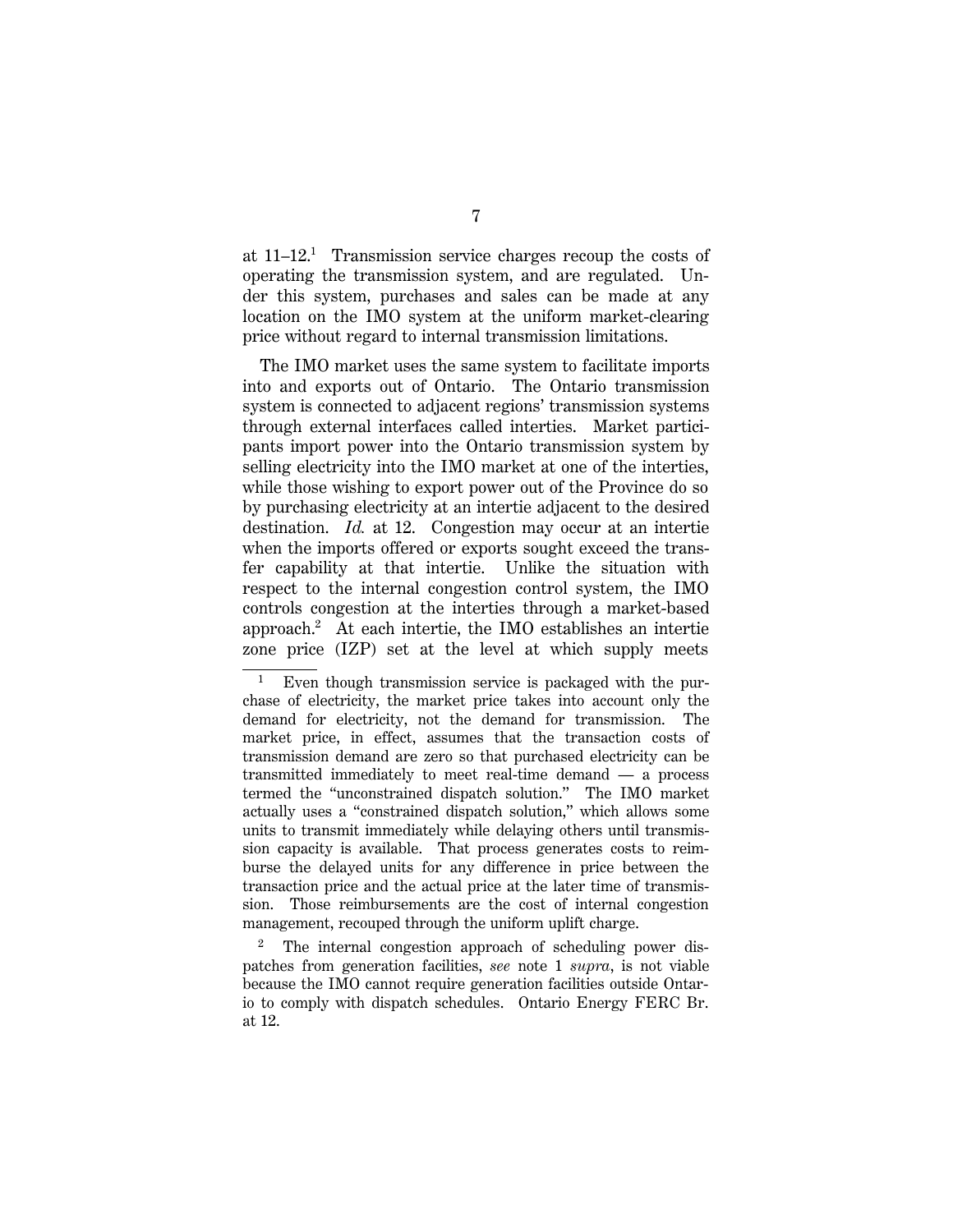demand within the transfer capacity of that intertie. *See id.* at 12–13. Put another way, the IZP clears congestion by prioritizing competing transfers according to price so that the most desired transfer clears first. *See id.* at 13.

Say a market participant wishes to export power from New York into Ontario. That participant must offer to sell the power into the IMO market. If the market-clearing price in the IMO is \$20, and the quantity of power offered at or below \$20 is equal to or less than the transfer capacity at the New York-Ontario intertie, then there is no congestion and all parties offering to sell power into Ontario for \$20 or less will receive the \$20 market-clearing price. *See id.* In the same scenario, if the quantity of imports offered exceeds the transfer capacity at the intertie, then the IZP would fall below the market-clearing price to reduce supply into the market — the IZP falling until enough market participants cease making offers to sell power into Ontario from New York.

Exporting power out of Ontario is accomplished in a similar fashion by purchasing power at the market-clearing price at an intertie adjacent to the desired destination. If the market-clearing price is \$20 and the demand for exports out of Ontario at or above that price is equal to or less than the transfer capacity of that intertie, then the transfer capacity can accommodate the demand. *See id.* at 15. If the demand exceeds the transfer capacity, the IZP rises above \$20 to reduce the demand, increasing until enough purchasers cease bidding so that the transfer capacity can handle the remaining bids.

A party wishing to wheel power through the Province must engage in a combined import/export transaction. As explained, the IMO system packages transmission service with the purchase of energy, so transmission service alone can be neither reserved nor obtained in a separate transaction, as it can in the United States. Market participants wishing to transmit power, for example, from New York to Michigan through Ontario must simultaneously sell power into the IMO market at the New York-Ontario intertie and purchase power out of the market at the Ontario-Michigan intertie. *See id.* at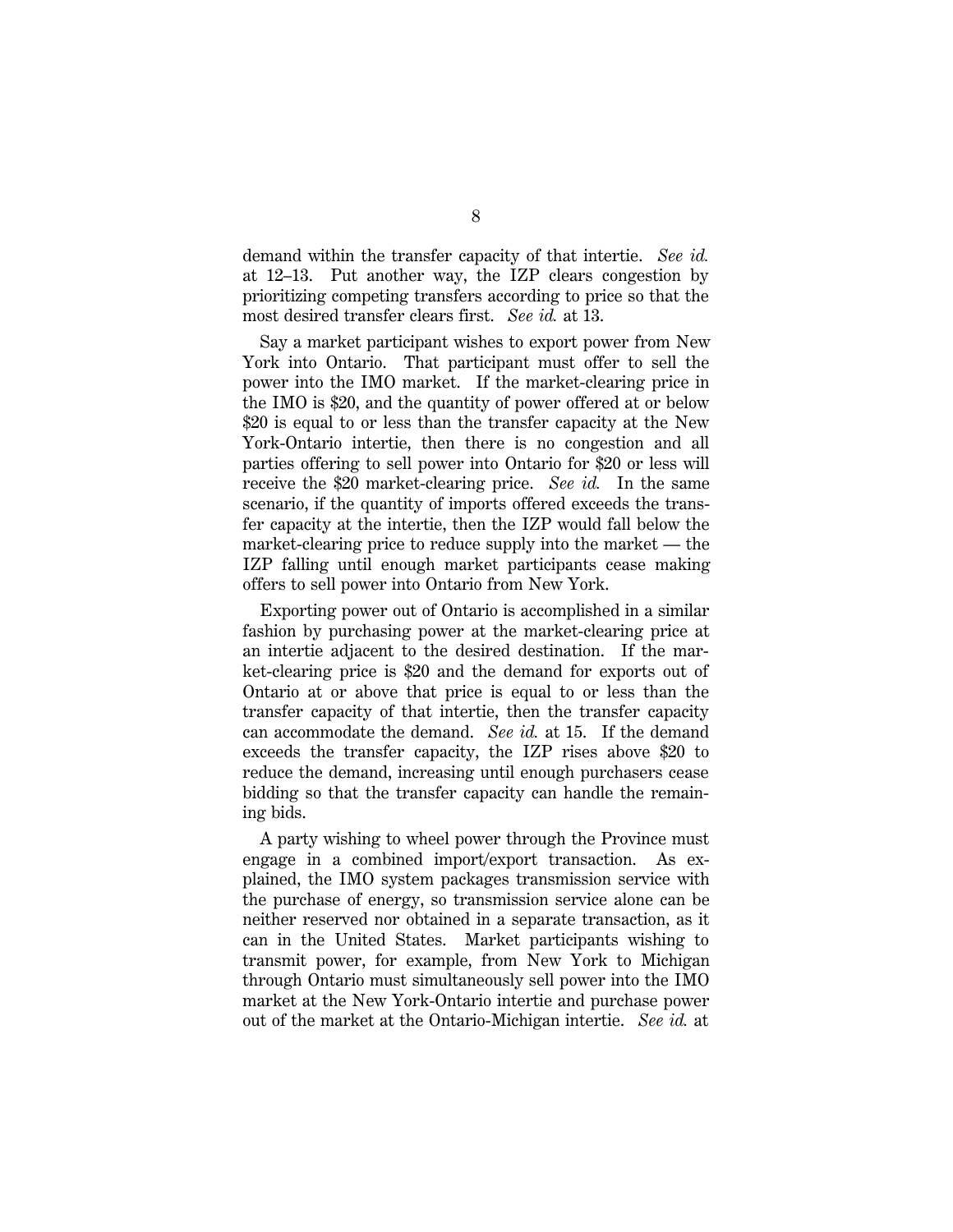16. Using the example above, if there is no congestion at either intertie, then the wheeler would sell into the system at the \$20 market-clearing price and buy out of the system at the \$20 market-clearing price, resulting in an off-setting transaction; the only cost would be an export fee. *See id.* If there is congestion at either intertie, the cost would be the export fee plus any difference between the IZP and the market-clearing price at either intertie. *Id.*

Market participants can hedge the risk of congestion costs at interties during wheeling transactions by purchasing something called financial transmission rights (FTRs). *Id.* at 17; *see also April 2003 Order*, 103 FERC at 61,174. FTRs are purely financial instruments that entitle the holder to payments equal to the difference between the Ontario marketclearing price and an IZP. The IMO maintains a market in FTRs, periodically auctioning FTRs that span durations of either one month or one year. Ontario Energy FERC Br. at 17. Each FTR corresponds to a particular intertie; separate FTRs must be purchased for imports and exports at each intertie. *Id.* FTRs effectively guarantee the import or export of power at the uniform system-wide market-clearing price, regardless of any IZP.

## **C. Procedural History**

On February 14, 2002, Ontario Energy filed its application with the Commission under Section 205 of the Federal Power Act, 16 U.S.C. § 824d, seeking authority to sell energy, capacity, and ancillary services, and to resell transmission capacity, at market-based rates. *Initial Order*, 99 FERC at 61,145. Consumers filed a conditional protest to Ontario Energy's application, reserving the right to challenge the application if the IMO failed to grant a transmission reservation allowing Consumers to wheel power through Ontario. Motion to Intervene and Conditional Protest of Consumers Energy Co. at 2–3. Consumers then went to the IMO and asked for approval of a ''firm 50 MW transmission reservation for May 2002'' to facilitate its procurement of electricity from New York suppliers and transmission of that power through Ontario to Michigan. Letter from Consumers to IMO (Mar.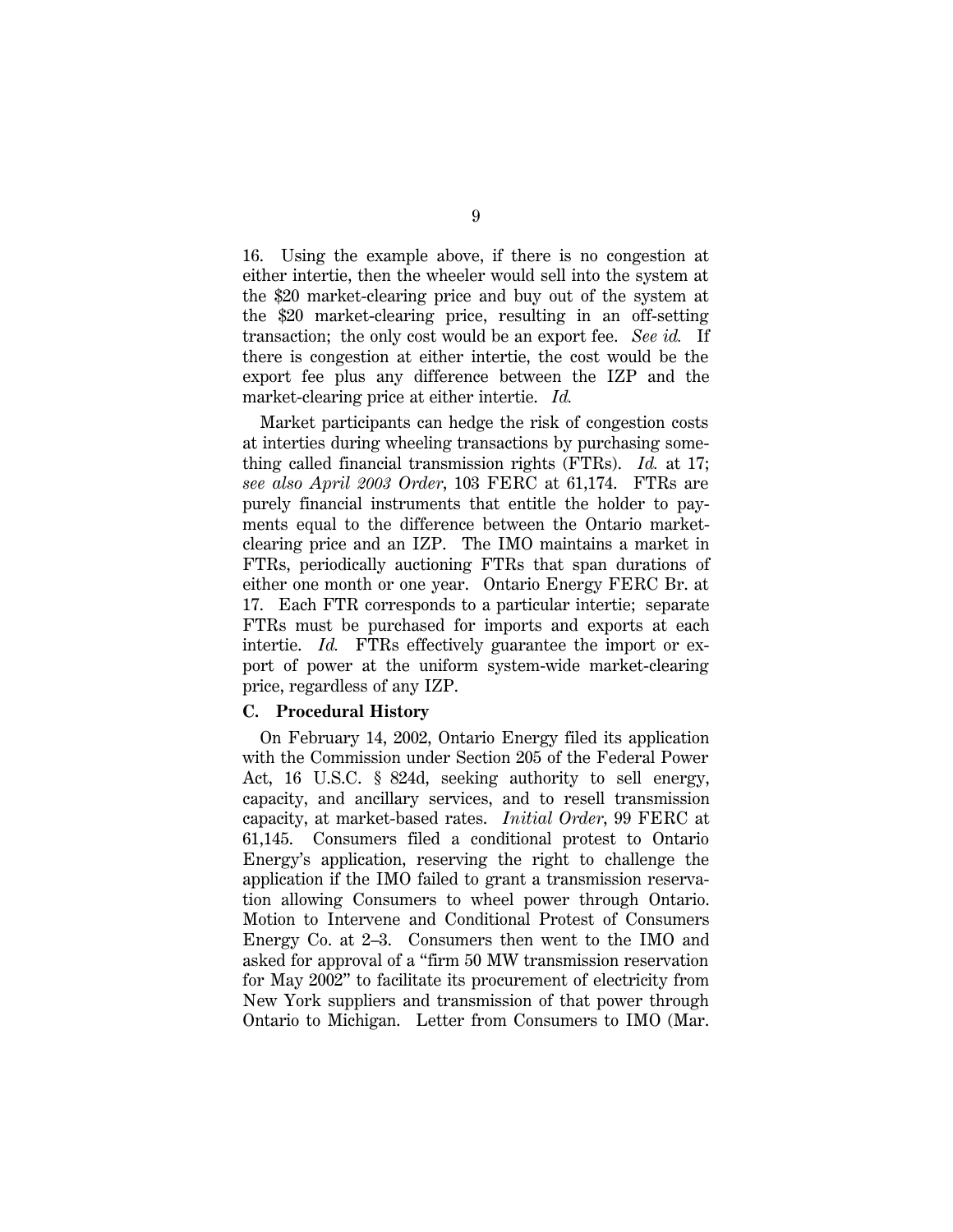6, 2002). The IMO denied the request, explaining that the IMO system does not provide transmission reservations, but that instead Consumers could perform an import/export transaction to wheel power through the Province. Consumers thereupon filed a supplemental protest to Ontario Energy's application, claiming that ''Ontario Energy possess[es] transmission market power by virtue of its affiliation with  $\ldots$ the IMO, which is not mitigated by the provision of openaccess transmission service.'' Supplemental Protest of Consumers Energy Co. at 7.

In the *Initial Order*, the Commission concluded that Ontario Energy's application presented ''no transmission market power concerns,'' finding that Ontario Energy does not own or operate transmission facilities and is not an affiliate of any transmission-owning public utilities. 99 FERC at 61,146–47. The Commission accordingly granted the application. *Id.* at 61,147. Consumers sought rehearing, arguing that the IMO and Ontario Energy were affiliated entities and that the IMO did not offer open access transmission service on a nondiscriminatory basis comparable to the standards established in Order No. 888. *September 2002 Order*, 100 FERC at 62,581 ¶ 12. This time the Commission agreed with Consumers that Ontario Energy and the IMO were affiliated, but denied the request for rehearing, finding that the ''IMO provides open access transmission service on a comparable, non-discriminatory basis'' in accordance with the principles of Order No. 888. *Id.* ¶ 13.

Consumers again requested rehearing. *See April 2003 Order*, 103 FERC at 61,172. Having prevailed on the affiliation issue, it argued that the IMO's service was not comparable to transmission service in the United States because the IMO does not allow the reservation of transmission capacity. According to Consumers, this inability to reserve transmission capacity prevents market participants from obtaining a fixed price for transmission service, creating price uncertainty for transactions through Ontario. *Id.* at 61,173. Pointing to the fact that Ontario Energy could obtain firm transmission service reservations at a fixed price from utilities in the United States, Consumers argued that the IMO's bid-based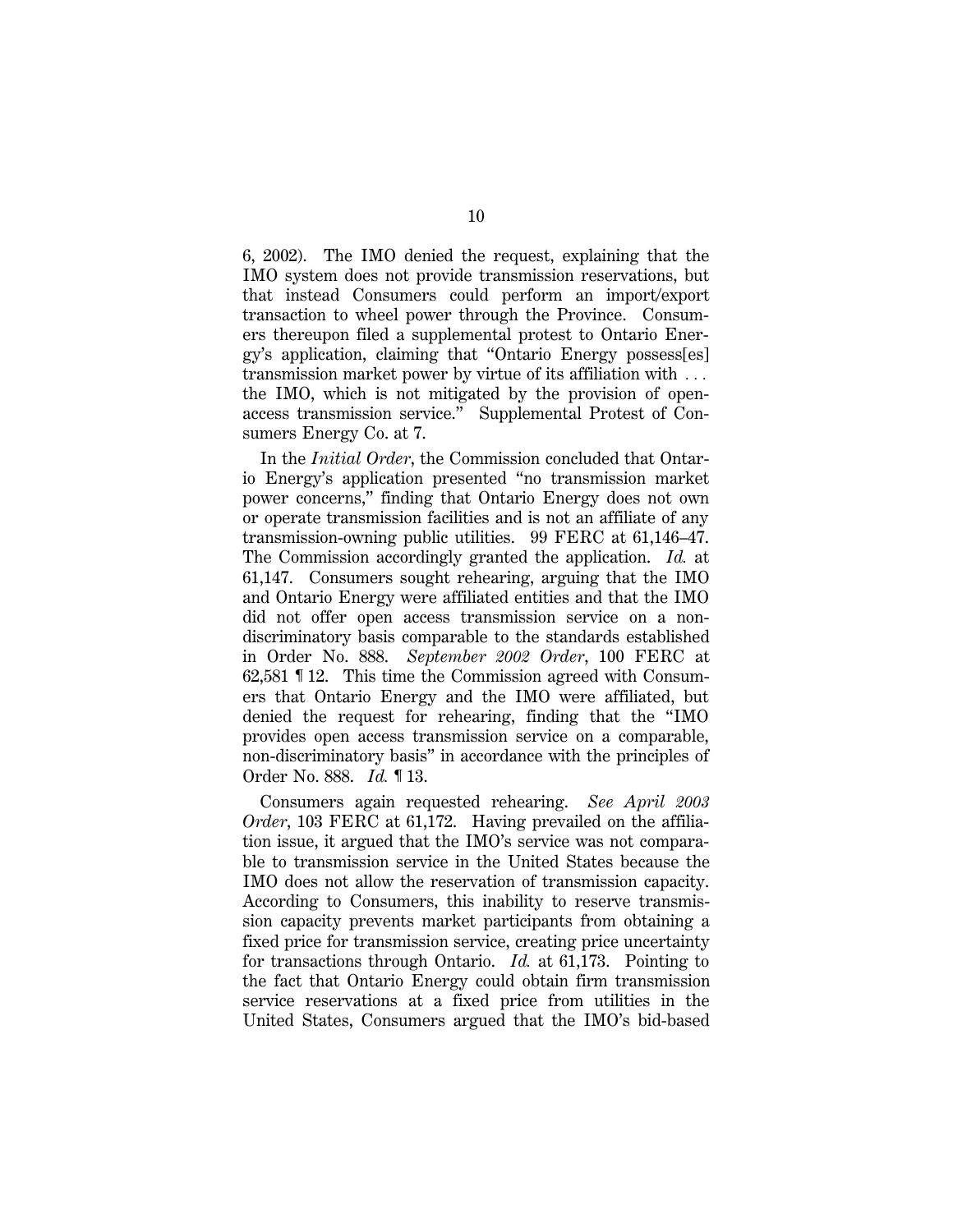market failed to satisfy the basic reciprocity requirements of Order No. 888. *See id.*

The Commission again denied Consumers' request for rehearing. The Commission noted that "Consumers concedes  $\ldots$  there is no evidence in this case suggesting that the IMO operates its transmission system on a discriminatory basis,'' and that the IMO's governing statute prohibits such discrimination. *Id.* at 61,174 ¶ 9. Rejecting Consumers' claims concerning lack of comparability, the Commission found that allegations of potential price increases caused by the IMO's bid-based system failed to support ''a finding that the design of the IMO's transmission system, *per se*, unduly impedes Consumers, or any of Ontario Energy's other competitors, from reaching United States loads.'' *Id.* ¶ 10. To the contrary, evidence showed that at least 12 United States-based power marketers had traded successfully in and out of the IMO market. *Id.* The Commission concluded that even though the IMO market does not offer the type of point-topoint transmission service required under Order No. 888, market participants can ''obtain firm point-to-point service through and out of Ontario at a price that is known in advance (albeit through a process that involves both the advance purchase of transmission rights and bidding to buy and sell energy in the Ontario energy market)"  $-$  "provid[ing] open access transmission on a comparable, nondiscriminatory basis for wheeling through and out of  $\ldots$ Ontario.'' *Id.* ¶ 13.

Consumers petitioned this court to review the April 2002, September 2002, and April 2003 orders.

### **II. Analysis**

1. This court reviews the award of market-based rate authority to determine whether the Commission's decision was arbitrary, capricious, an abuse of discretion, or otherwise not in accordance with law. *Louisiana Energy & Power Auth. v. FERC*, 141 F.3d 364, 366 (D.C. Cir. 1998). The Commission's factual findings are conclusive if supported by substantial evidence. 16 U.S.C. § 825*l*(b).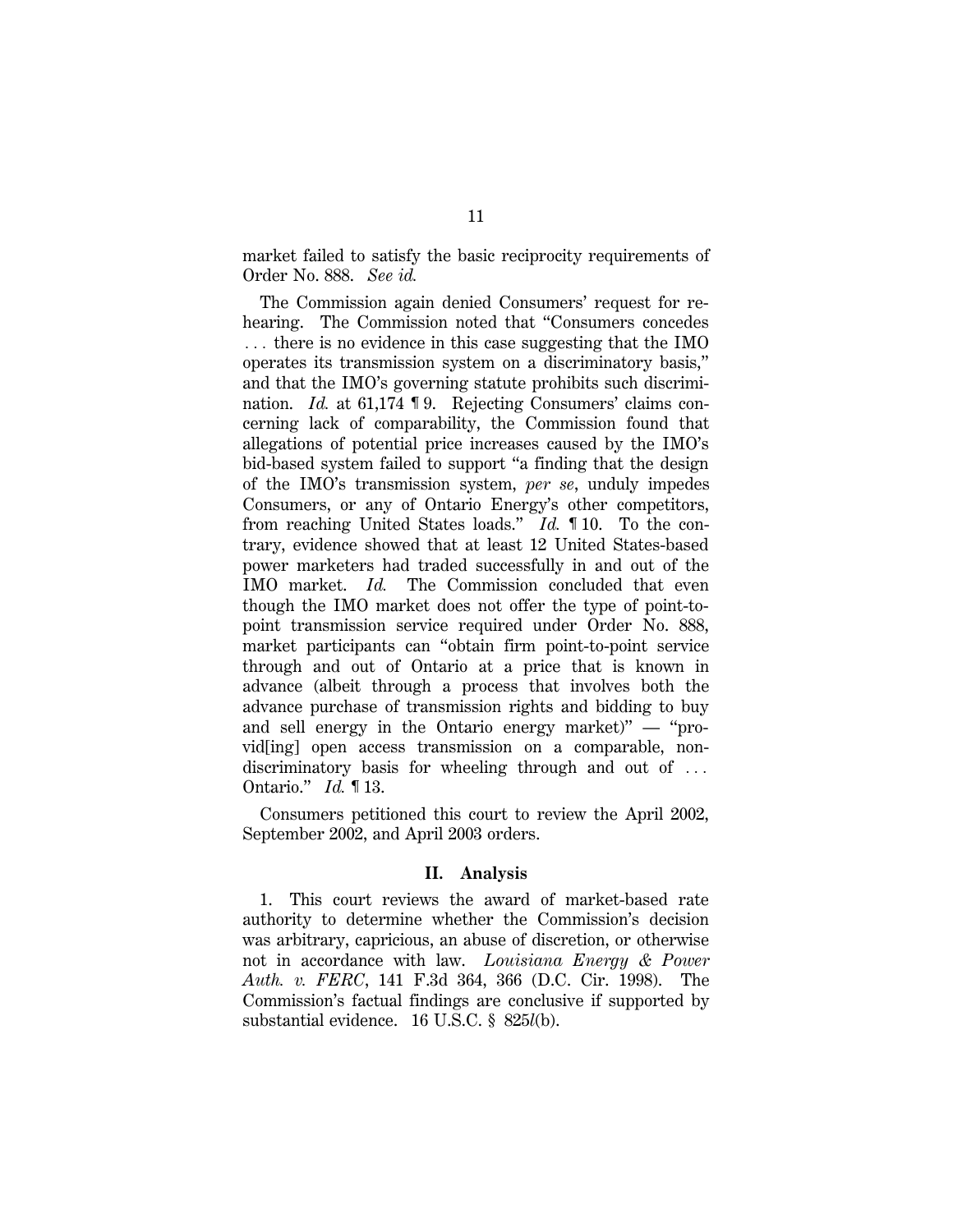The Federal Power Act requires that public utilities charge ''just and reasonable'' rates for the transmission or sale of electric energy. *Id.* § 824d(a). In competitive markets, ''FERC may rely upon market-based prices in lieu of cost-ofservice regulation to assure a 'just and reasonable' result.'' *Elizabethtown Gas Co. v. FERC*, 10 F.3d 866, 870 (D.C. Cir. 1993). ''[T]he Commission approves applications to sell electric energy at market-based rates only if the seller and its affiliates do not have, or adequately have mitigated, market power in the generation and transmission of such energy, and cannot erect other barriers to entry by potential competitors.'' *Louisiana Energy*, 141 F.3d at 365 (footnote omitted); *accord* Order No. 888 at 31,656.

''To demonstrate the requisite absence or mitigation of transmission market power, the Commission normally requires a power marketer to show that a transmission-owning utility affiliate has on file with the Commission an open access transmission tariff for the provision of comparable services.'' *TransAlta Enters. Corp.*, 75 FERC ¶ 61,268, at 61,875 (1996); *accord* Order No. 888 at 31,656–57. Order No. 888 mandated that public utilities file open access transmission tariffs that ''offer[ ] both network, load-based service and point-to-point, contract-based service,'' and established a pro forma tariff to define the ''non-price minimum terms and conditions of nondiscriminatory transmission'' necessary for compliance. Order No. 888 at 31,636. Under the pro forma tariff, utilities must offer firm point-to-point transmission service — transmission service ''that is reserved and/or scheduled between specified [p]oints of [r]eceipt and [d]elivery.'' *Id.* at 31,931. Such transmission service allows market participants to reserve transmission capacity to wheel power across different transmission systems, ''provid[ing] a means for wholesale power sellers and buyers to obtain transmission services necessary to compete in, or to reach, competitive markets.'' *Id.* at 31,673.

As noted, the Commission does not require foreign utilities to implement Order No. 888 pro forma tariffs. *TransAlta*, 75 FERC at 61,875 ("[W]e have no direct authority to require [u]tilities, over which we do not have jurisdiction, to file an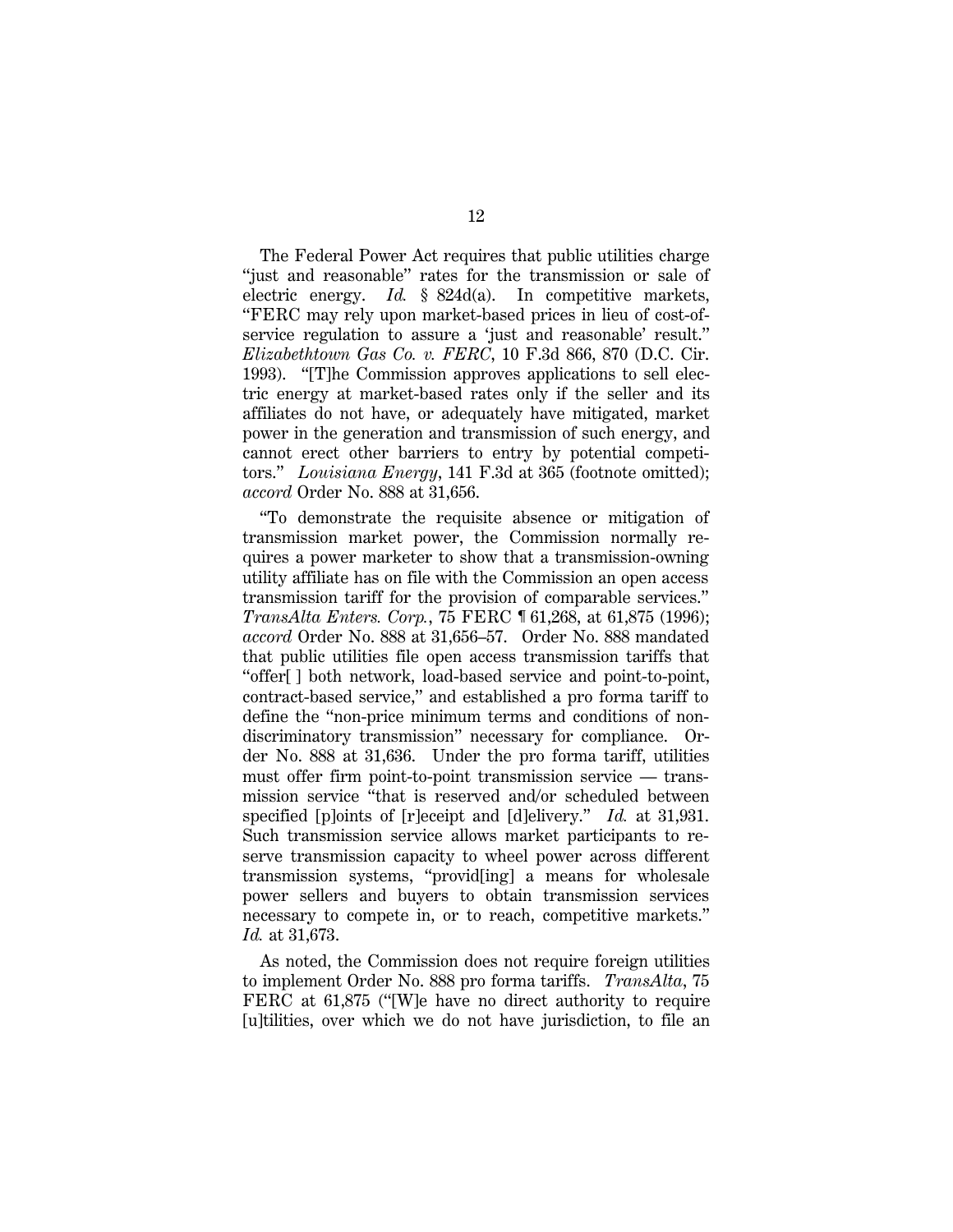open access tariff.''). The Commission is instead ''amenable to a variety of approaches'' to show the absence or mitigation of transmission market power by foreign utility affiliates of power marketers, so long as the power marketer demonstrates that ''its transmission-owning utility affiliate offers non-discriminatory access to its transmission system that can be used by competitors of the power marketer to reach United States markets.'' *Id.* (citing *Energy Alliance*, 73 FERC at 61,030–31). The Commission considers this question on a case-by-case basis. *H.Q. Energy Servs. (U.S.) Inc.*, 79 FERC ¶ 61,152, at 61,652 (1997).

2. The obvious difference between United States and Ontario power markets — here, transmission and power can be marketed separately; there, they must be bought and sold as a package — provided Consumers with a ready basis for arguing that the IMO ''does not presently offer transmission service that is reciprocal or comparable or non-discriminatory relative to that provided in the United States.'' Pet. Br. at 18. According to Consumers, the IMO system does not allow the reservation of firm point-to-point transmission at a definite price, as required under Order No. 888. The system instead subjects market participants who wheel power through Ontario to uncertainty in pricing based upon potential congestion at interties. That uncertainty allegedly harms Consumers in transactions involving wheeling energy from New York to Michigan through Ontario's transmission system — when selling wholesale power in Michigan, any price advantage gained by Consumers from purchasing wholesale power in New York could be lost in transmission through Ontario due to congestion costs at the interties. *See id.* at 23.

The Commission found, however, that because the IMO allows market participants to hedge the risk of congestion costs at interties through the purchase of FTRs, which ''provide their holders with payments equal to the difference between the applicable intertie zone price and the systemwide price," market participants seeking to wheel power across Ontario *are* able to obtain a fixed price for a through and out transaction such as the one at issue in Consumers' petition — selling power into Ontario at the New York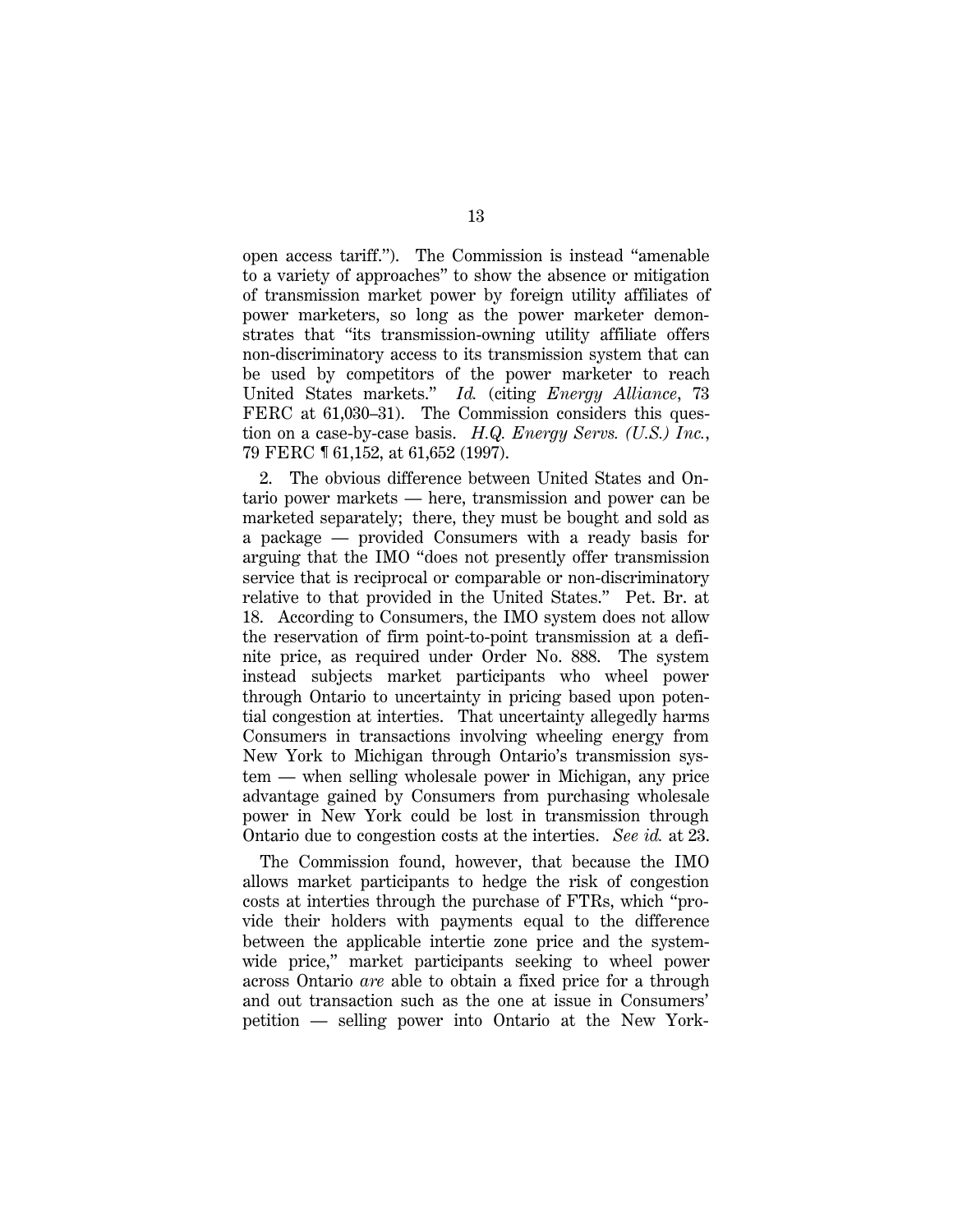Ontario intertie and purchasing it back at the Ontario-Michigan intertie. *See April 2003 Order*, 103 FERC at 61,174 ¶¶ 12, 13. Utilizing FTRs, market participants may ''obtain firm point-to-point service through and out of Ontario at a price that is known in advance.'' *Id.* ¶ 13. Although the IMO does not provide point-to-point transmission service in the manner prescribed by Order No. 888, the Commission reasonably concluded that the IMO provides comparable transmission service. And that service is non-discriminatory: any entity desiring to transmit power from point A to point B on the IMO system must engage in the same sell-in/buy-out sort of transaction. Affidavit of Cliff W. Hamal at 18.

Consumers argues that the Commission disregarded substantial factual evidence showing that the IMO system fails to mitigate the generation market power of OPG, the parent of Ontario Energy. ''OPG's generation market dominance in the IMO service area creates the potential for OPG to extract significant revenues by causing constraints and congestionrelated price differentials at various export [interties].'' Pet. Br. at 23–24. Consumers argues that OPG could, for example, flood the Ontario-Michigan intertie with export electricity, purposefully driving up the price to wheel power through Ontario to Michigan. By thereby increasing the cost of transmission, OPG could undercut Consumers' ability to reap the advantage of transporting cheaper New York power to Michigan through Ontario. OPG thus could establish a barrier to market participants wishing to enter the Michigan market — or any other market with an adjacent intertie to Ontario.

The Commission concluded that Consumers' claims of potential price manipulation are ''speculative, at best,'' *April 2003 Order*, 103 FERC at 61,174 n.10, and we agree. In its second application for rehearing, Consumers merely advanced bare allegations of potential price increases at the interties: ''Consumers allege[d] that the bid-based market operated by the IMO may require Consumers to incur higher (unspecified) costs to reach the Michigan market, in certain (unspecified) instances when  $\ldots$  the IMO  $\ldots$  [must] address a market constraint on its system," *id.* 19. Consumers provid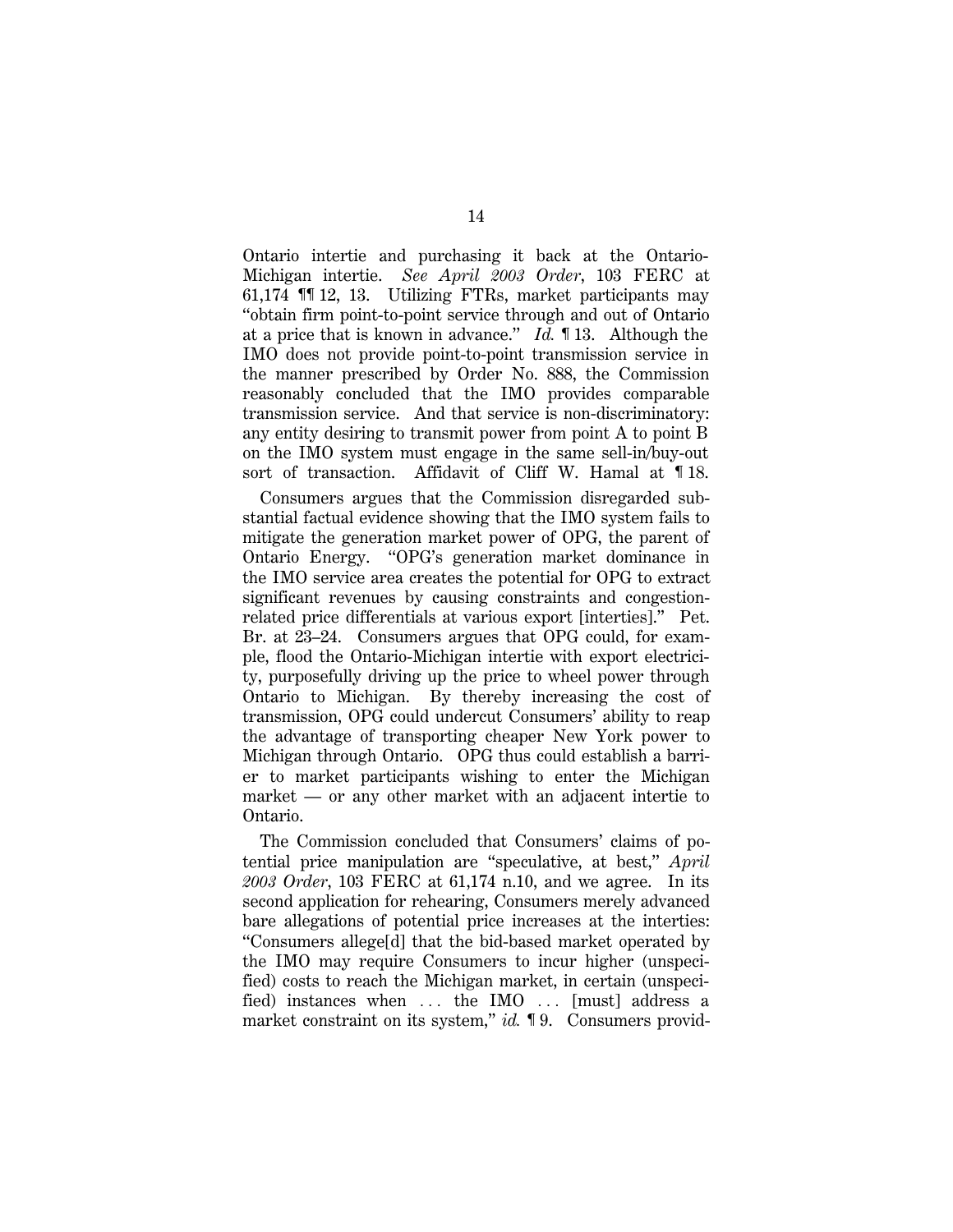ed no evidence tying OPG's market share to increased transmission prices or any episodes of discriminatory conduct. *Id.* at n.10.

On the other hand, substantial record evidence undermines Consumers' abstract contentions. First, the Commission found that since May 1, 2002 — the commencement of the IMO-administered market in Ontario — 12 United Statesbased power marketers had traded successfully through and out of the Ontario transmission system at the Ontario-Michigan intertie. *Id.* ¶ 10. Next, even assuming that OPG could manipulate prices by causing congestion at a particular intertie and raising the IZP, a market participant could negate any price impact by purchasing FTRs. Finally, the Commission found that OPG has no generating market power outside Ontario. *See Initial Order*, 99 FERC at 61,146. OPG thus would be cutting off its nose to spite its face by congesting an intertie out of Ontario: that would increase the price to export electricity, making it more difficult *for OPG* to compete in the United States, where it would be selling more expensive electricity without the benefit of market power. We accordingly conclude that the Commission was reasonable in finding "no evidence ... that Consumers has [been] or will be impeded from reaching Michigan markets,'' *April 2003 Order*, 103 FERC at 61,174 **1** 10.

Finally, Consumers broadly argues that simply because the IMO service is different from that required under Order No. 888, it should not have been accepted by FERC: ''Either the Commission believes its standards of market power mitigation and open access transmission service are the right standards, or it doesn't[;] it should not matter in that context that the affected entities at issue are Canadian.'' Pet. Reply Br. at 10. We think it reasonable for the Commission to acknowledge the reality of an international border in deciding whether to insist on compliance with the minutiae of its regulatory requirements; it was certainly open to FERC to decide that a flexible approach requiring comparability on a case-by-case basis rather than letter-for-letter compliance across-the-board better accommodates jurisdictional limits and promotion of competitive markets for United States loads. *See Energy Alliance*, 73 FERC at 61,030 (FERC interest in imposing